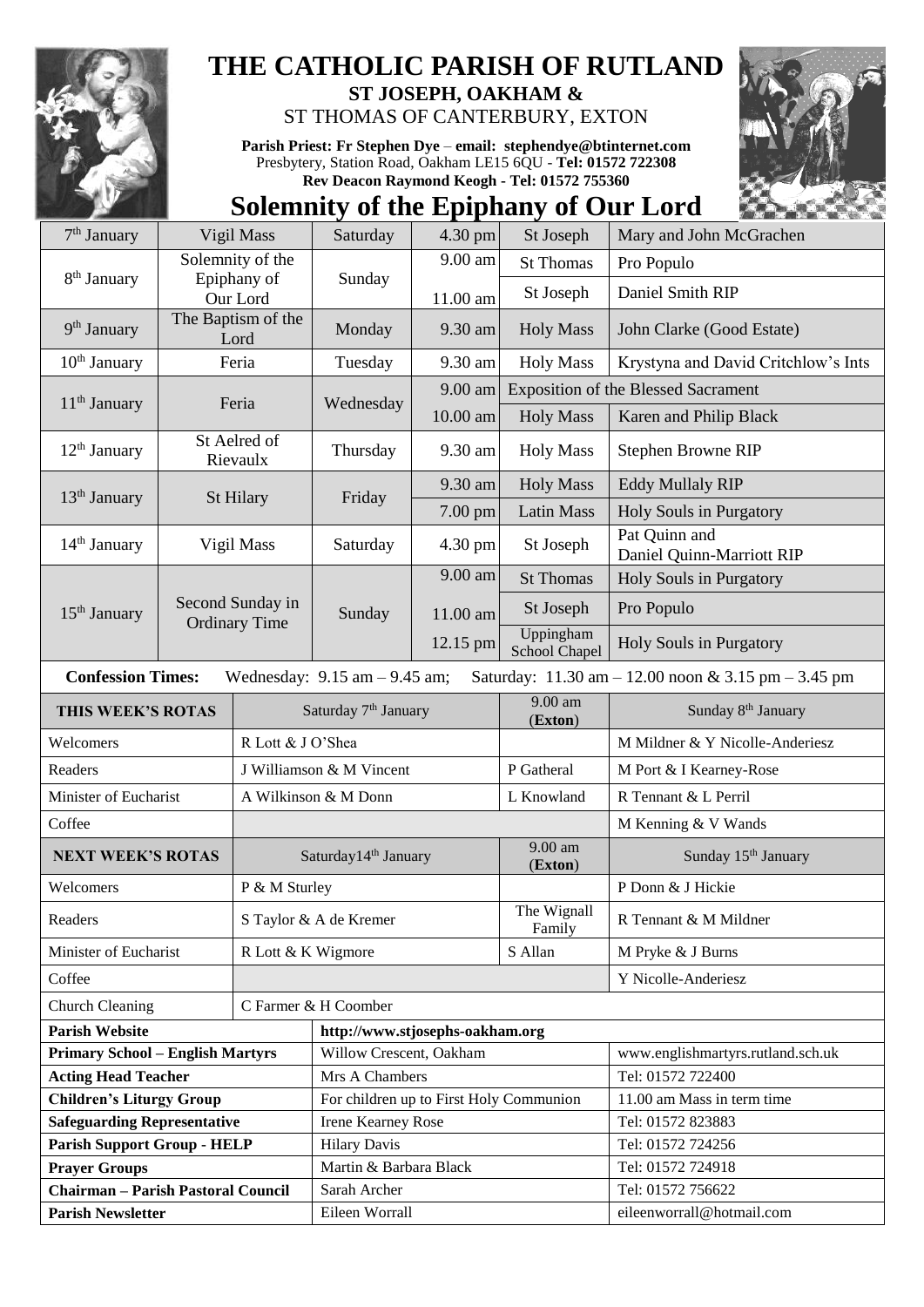**Please pray for the following who are ill:** *Colleen Lully, Mary Hurst, Bernadette Wilkinson, Sarah Ennis, Marie-Jeanne Lloyd-Hughes, Eileen Cox, Enid Wootton, Susan Healey, Helen Reilly, Stephen Walters, Christopher Brown, Elizabeth Brown, Maura & Mike Goulding, Philip Quinn, Simon Duncan, Fiona Ruddle, Theresa Thompson, Patricia Slater, Monique Pryke, Tim Maskell, John O'Brien, Elisabeth Simpson, Claire Smith, Peter Tookey, Bill Hiscocks, Sharon Larkworthy, Mark Smith, Tim White, Helena Woolford, Megan Owens, Robert Johnstone, Monica Holt, Michael Rimmer, John Rhodes, Elizabeth Fay, Myra Smith, Virginia Barwell, Cindy Johnston, Mary Lambert, John Owens (Snr), Michael Gardiner & Helen Wilson*

**Anniversaries**  *Mark Tookey, Joseph Murphy, Alfred Lambert, Freda Gardiner, Dorothy Smith, Sabina Kalinowska, Rose Fitzgerald, Stephen Maiden, Walter Clayton, Margaret Rising, Michael Crehan, John Sheahan, Ann Farrissey, Mary Ardley, Vera Keogh, Beatrice O'Brien & Bill Reeves*

| Farrissey, Mary Ardley, Vera Keogh, Beatrice O'Brien & Bill Reeves                                                           |                                                                                               |                                                                                                                                                          |                                                                                                                              |  |  |  |  |
|------------------------------------------------------------------------------------------------------------------------------|-----------------------------------------------------------------------------------------------|----------------------------------------------------------------------------------------------------------------------------------------------------------|------------------------------------------------------------------------------------------------------------------------------|--|--|--|--|
| <b>Last Week's Collection</b>                                                                                                |                                                                                               |                                                                                                                                                          |                                                                                                                              |  |  |  |  |
| Loose Plate<br>£240.73                                                                                                       |                                                                                               | <b>First Holy Communion</b> Dear Parents, if you have now given your name to                                                                             |                                                                                                                              |  |  |  |  |
| Envelopes<br>£172.70                                                                                                         |                                                                                               | Father Stephen for First Holy Communion preparation, please ask Father for the                                                                           |                                                                                                                              |  |  |  |  |
| <b>Standing Orders</b><br>£540.00                                                                                            |                                                                                               |                                                                                                                                                          | form to fill in for your child so he has all their details. This is essential. Classes                                       |  |  |  |  |
| £953.43<br>Total                                                                                                             | will start on Wednesday 18 <sup>th</sup> January at 4.00 pm until 5.15 pm and will be held in |                                                                                                                                                          |                                                                                                                              |  |  |  |  |
| Don't forget to join us for                                                                                                  |                                                                                               | St Joseph's Church. Parents need to bring their children to the meeting room.                                                                            |                                                                                                                              |  |  |  |  |
| coffee after Mass on                                                                                                         | Further details will follow. It is essential we start the First Holy Communion                |                                                                                                                                                          |                                                                                                                              |  |  |  |  |
| Wednesday and                                                                                                                | programme altogether on the 18 <sup>th</sup> . Many thanks. Elizabeth and Maria               |                                                                                                                                                          |                                                                                                                              |  |  |  |  |
| Sunday.                                                                                                                      |                                                                                               |                                                                                                                                                          |                                                                                                                              |  |  |  |  |
| <b>Uppingham School Masses</b> in                                                                                            | LACY (Leicestershire Active Catholic Youth) are holding a "Skittles Night" for                |                                                                                                                                                          |                                                                                                                              |  |  |  |  |
| the School Chapel will be                                                                                                    | all young people, families and friends on Saturday 21 <sup>st</sup> January 2017 at The Star  |                                                                                                                                                          |                                                                                                                              |  |  |  |  |
| celebrated at 12.15pm on:                                                                                                    |                                                                                               |                                                                                                                                                          | and Garter Public House, 114 Leicester Road, Wigston, LE18 1DS. It would be                                                  |  |  |  |  |
|                                                                                                                              |                                                                                               |                                                                                                                                                          |                                                                                                                              |  |  |  |  |
| Sunday 15 <sup>th</sup> January<br>$\bullet$                                                                                 |                                                                                               | great to see many of our young people of Leicestershire sharing a Fun Night<br>together. The company will be brilliant! The skittles great fun! The food |                                                                                                                              |  |  |  |  |
| Sunday 5 <sup>th</sup> February<br>$\bullet$                                                                                 |                                                                                               | fantastic! Cost £8.50 per person. Let us have your bookings by Friday $13th$                                                                             |                                                                                                                              |  |  |  |  |
| Sunday 5 <sup>th</sup> March<br>$\bullet$                                                                                    | January. See poster displayed in Church porch for full information or email                   |                                                                                                                                                          |                                                                                                                              |  |  |  |  |
| Sunday 21 <sup>st</sup> May                                                                                                  |                                                                                               | contacts: mikesewell@btinternet.com or paulinepayne@hotmail.com. We look                                                                                 |                                                                                                                              |  |  |  |  |
|                                                                                                                              |                                                                                               | forward to hearing from you and seeing you all!                                                                                                          |                                                                                                                              |  |  |  |  |
| Sunday 11 <sup>th</sup> June<br>$\bullet$                                                                                    |                                                                                               |                                                                                                                                                          |                                                                                                                              |  |  |  |  |
| Our Church Student Lim is with us for the rest<br>Mass at English Martyrs School Please note the Mass on                     |                                                                                               |                                                                                                                                                          |                                                                                                                              |  |  |  |  |
| of January. Please make him welcome (and                                                                                     |                                                                                               |                                                                                                                                                          | Tuesday 17 <sup>th</sup> January will be celebrated at English Martyrs                                                       |  |  |  |  |
| invite him round for a cup of tea!)                                                                                          |                                                                                               |                                                                                                                                                          | School, Willow Crescent at 9.15 am.                                                                                          |  |  |  |  |
| Our sincere condolences to the family and friends of Laurence McGuire, who died recently. His funeral will be at             |                                                                                               |                                                                                                                                                          |                                                                                                                              |  |  |  |  |
|                                                                                                                              |                                                                                               |                                                                                                                                                          | St Joseph's on Monday 23 <sup>rd</sup> January at 11.00 am. Please remember him in your prayers. Eternal rest grant unto him |  |  |  |  |
| O Lord and let perpetual light shine upon him. May he rest in peace. Amen                                                    |                                                                                               |                                                                                                                                                          |                                                                                                                              |  |  |  |  |
| <b>Church Mouse</b> The Christmas edition of the                                                                             |                                                                                               | <b>Church Repository</b> Please take the time to visit the Church                                                                                        |                                                                                                                              |  |  |  |  |
| Church Mouse is available in the Church porch -                                                                              |                                                                                               | Repository in the meeting room as we are having a January                                                                                                |                                                                                                                              |  |  |  |  |
| cost £1.                                                                                                                     |                                                                                               | sale!                                                                                                                                                    |                                                                                                                              |  |  |  |  |
| <b>Second Collection</b> The recent                                                                                          | <b>Churches Together in Oakham -</b>                                                          |                                                                                                                                                          | <b>One Roof Appeal</b> The amount of money                                                                                   |  |  |  |  |
| second collection for Poor and                                                                                               | <b>Prayer Breakfast</b> takes place on                                                        |                                                                                                                                                          | collected for the homeless in Leicester was                                                                                  |  |  |  |  |
| Needy Parishes raised £211.61.                                                                                               | Saturday 21 <sup>st</sup> January at 8.30 am in                                               |                                                                                                                                                          | £229.60 (raffle money) and £94 (Christmas                                                                                    |  |  |  |  |
| Also, £135.31 has been sent to                                                                                               | the Victoria Hall, High Street,                                                               |                                                                                                                                                          | Card) making a total of £323.60. A cheque                                                                                    |  |  |  |  |
| Aid to the Church in Need from                                                                                               | Oakham.                                                                                       | Tickets cost £3 from<br>from St. Joseph's will be sent this week.                                                                                        |                                                                                                                              |  |  |  |  |
| coffee after Mass.                                                                                                           | Rachel Lott or Lorraine Perril.                                                               |                                                                                                                                                          | Many thanks.                                                                                                                 |  |  |  |  |
| <b>Book of Remembrance</b> If you wish to have the                                                                           |                                                                                               |                                                                                                                                                          | <b>Important Weather Notice for Exton</b> During the winter                                                                  |  |  |  |  |
| names of loved ones who have died written in our Book                                                                        |                                                                                               |                                                                                                                                                          | months, if the weather is ever inclement, i.e. ice or snow,                                                                  |  |  |  |  |
| of Remembrance, please pick up one of the slips from                                                                         |                                                                                               |                                                                                                                                                          | please note that the 9.00 am Mass on Sundays will be held                                                                    |  |  |  |  |
| the porch which gives all the details you need to do this.                                                                   | at St Joseph's Oakham and not at St Thomas', Exton.                                           |                                                                                                                                                          |                                                                                                                              |  |  |  |  |
| Backpacks for Mary's Meals A huge thank you for the tremendous response for toothpaste and towels. We need                   |                                                                                               |                                                                                                                                                          |                                                                                                                              |  |  |  |  |
| shorts for boys from 4-12 years old and old used backpacks. Many thanks for all your generous thoughtful support             |                                                                                               |                                                                                                                                                          |                                                                                                                              |  |  |  |  |
| this last year. We hope and pray we can fill as many backpacks in 2017 with your help.                                       |                                                                                               |                                                                                                                                                          |                                                                                                                              |  |  |  |  |
| If you would like someone to be added to the Sick Parishioners list, please make Fr Stephen aware or<br><b>Our Sick List</b> |                                                                                               |                                                                                                                                                          |                                                                                                                              |  |  |  |  |
| email Maria at: rcchurchoakham@live.co.uk                                                                                    |                                                                                               |                                                                                                                                                          |                                                                                                                              |  |  |  |  |
| Any cheques made out to the Parish should read St. Joseph's Oakham RCP. Thank you.<br><b>Please note:</b>                    |                                                                                               |                                                                                                                                                          |                                                                                                                              |  |  |  |  |

## **A very warm welcome to all our visitors this weekend**